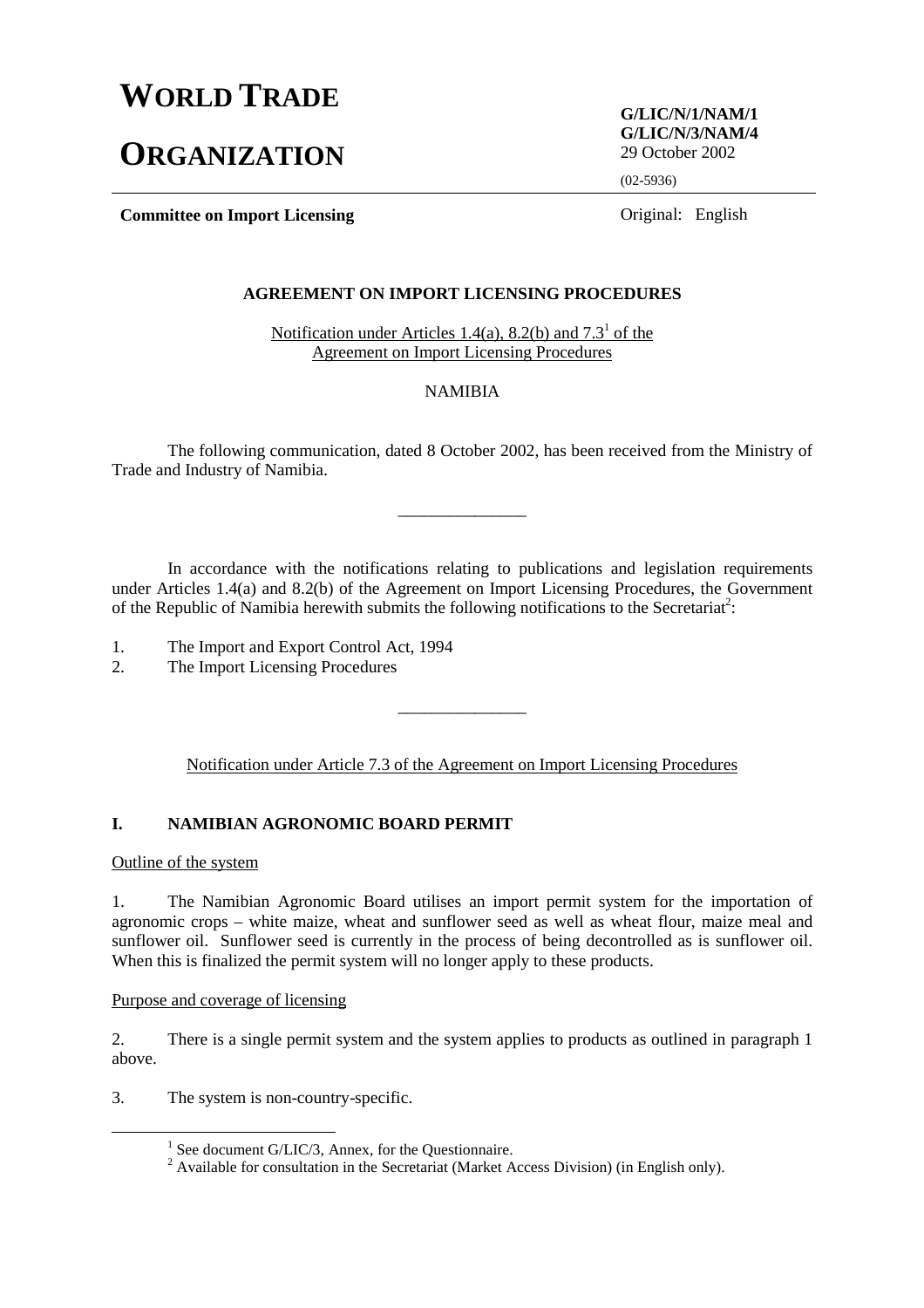4. The permit system is intended as an instrument to manage the uptake of domestic production following which permits for importers are granted on an unlimited basis.

5. The Agronomic Industry Act, 1992 (Act 20 of 1992) gives powers to the Namibian Agronomic Board to issue permits with respect to the importation or exportation of controlled crops. Controlled crops are defined by Government Notice No. 45 of 1993. It is not possible to abolish the system without the approval of the Minister of Agriculture, Water and Rural Development.

## Procedures

6.I. Information on the issuing of permits is available on request from the Board. In addition, the Board publishes its annual report which outlines the functions of the Board including the issuing of permits.

II. There is no quota system in place.

III-IV. Not applicable.

V. Import permits are issued daily.

VI. Recipients of a permit are allowed to import immediately.

VII. An importer must also be in possession of a phytosanitary permit from the Ministry of Agriculture, Water and Rural Development and an import permit from the Ministry of Trade and Industry.

VIII-X. Not applicable.

XI. No.

7.(a) No time-limit.

(b) Yes.

(c) Permits are granted freely following takeup of the local crop.

(d) See 6.VII above.

8. Applicants have the right to appeal a permit refusal or withdrawal to the Minister of Agriculture, Water and Rural Development. Reasons are provided to the applicant for such refusal or withdrawal.

## Eligibility of importers to apply for licence

9. Importers/exporters of controlled agronomic products must register with the Board. There is a registration fee of N\$25. The list of importers is not published but is available on request from the Board.

## Documentational and other requirements for application for licence

10. Quantity and type of products to be imported, town and country of origin, port of entry.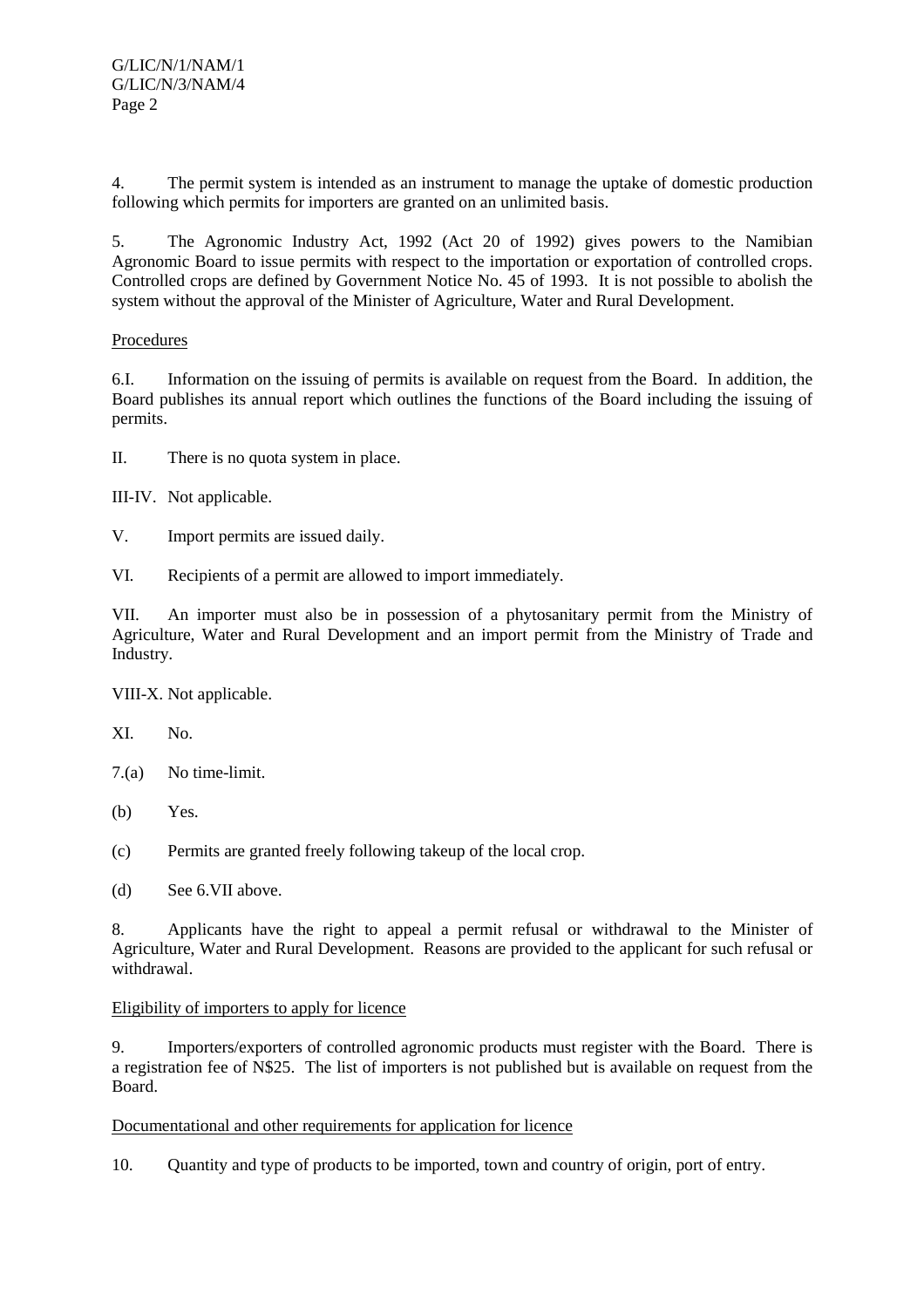11. The holder of an import permit is obliged not later than the last day of each calendar month to furnish to the board a statement regarding the quantities of controlled agronomic products that, on the strength of the authorization granted by way of such a permit, were actually imported during the preceding calendar month.

12. N\$25 per licence issued. In addition, an administrative fee is charged at a rate of N\$2.10 per tonne of commodity imported.

13. No.

## Conditions of licensing

14. Three months which may be extended upon request.

15. No.

- 16. Licences are non-transferable.
- 17. No.

### Other procedural requirements

18. Import permits must be obtained from the Ministry of Agriculture, Water and Rural Development and the Ministry of Trade and Industry.

19. Foreign exchange is automatically provided on production of import licences.

## **II. MEAT BOARD OF NAMIBIA PERMIT**

### Outline of system

1. The Meat Board of Namibia utilises an import/export permit system for the importation/ exportation of live animals (cattle, sheep, goats and pigs) and meat derived therefrom.

## Purpose and coverage of licensing

2. A separate licensing system is used for imports/exports of live animals and meat.

- 3. The system does not differentiate by country.
- 4. The system is designed to monitor the imports and exports of the commodities mentioned.

5. The licensing system is maintained under the statutory provisions of the Meat Industry Act 1981. The implementation of licences requires the approval of the Minister of Agriculture, Water and Rural Development and thus may be abolishes at the Minister's discretion.

### Procedures

- 6. Not applicable.
- 7.(a) One to seven days.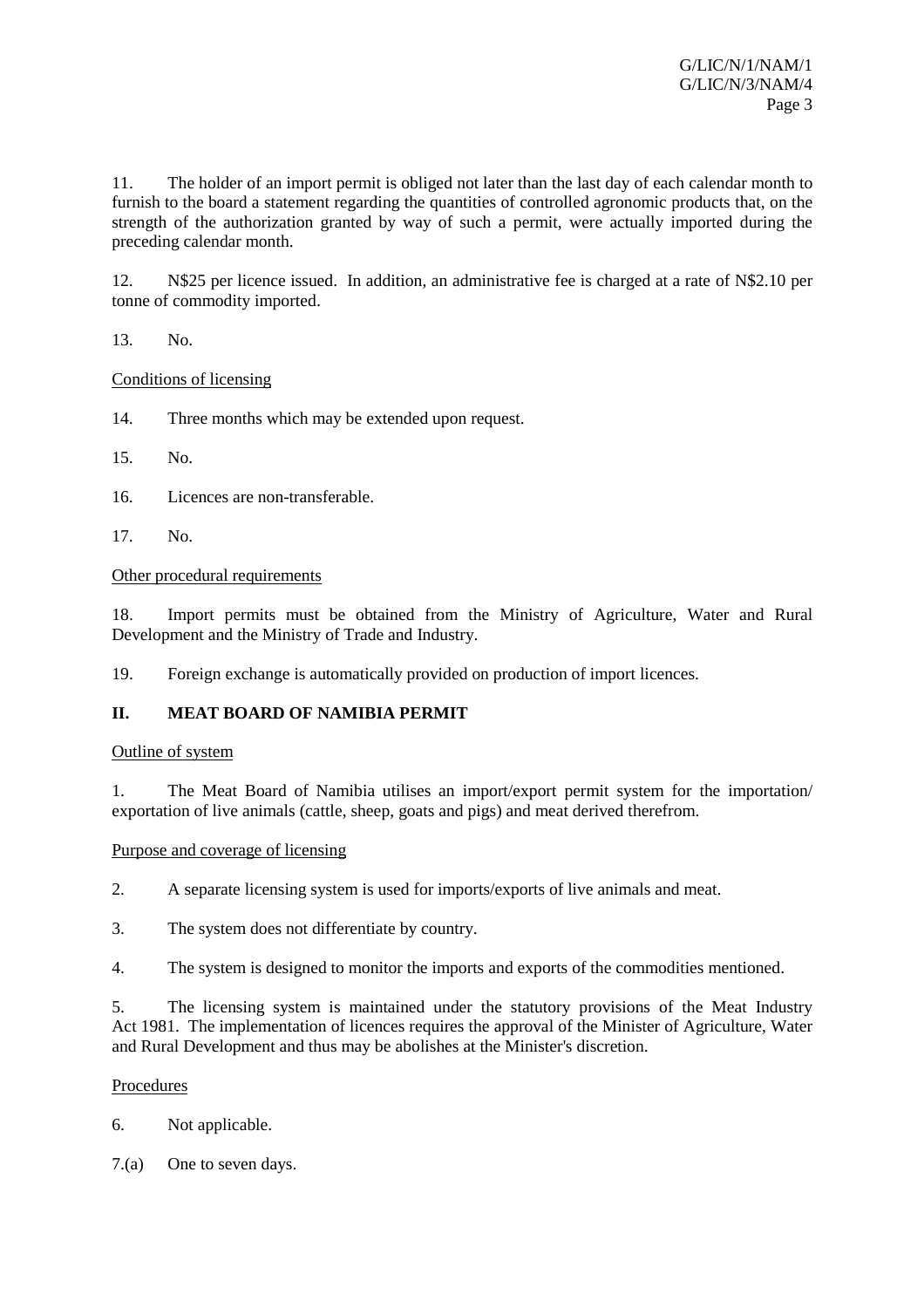(b) Yes.

(c) No.

(d) An importer must also be in possession of a veterinary import permit from the Ministry of Agriculture, Water and Rural Development, a permit from the Livestock Improvement Board in the case of stud animals, a permit from Wildlife and Tourism in the case of protected species and an import permit from the Ministry of Trade and Industry.

8. There are no circumstances other than specified by the Act. Applicants have the right to appeal a permit refusal or withdrawal to the Minister of Agriculture, Water and Rural Development. Reasons are provided for any permit refusal or withdrawal.

## Eligibility of importers to apply for licence

9. No restriction on eligibility.

Documentational and other requirements for application for licence

10. Quantity and type of products to be imported, town and country of origin, port of entry (see  $7(d)$ ).

11. The following documents are required upon actual importation: import permit from the Board, veterinary import permit and an import permit from the Ministry of Trade and Industry.

- 12. No.
- 13. No.

### Conditions of licensing

- 14. Up to three months, which may be extended upon request.
- 15. No.
- 16. Licences are non-transferable.
- 17. No.

## Other procedural requirements

- 18. See 7(d).
- 19. Foreign exchange is automatically provided on production of import permits.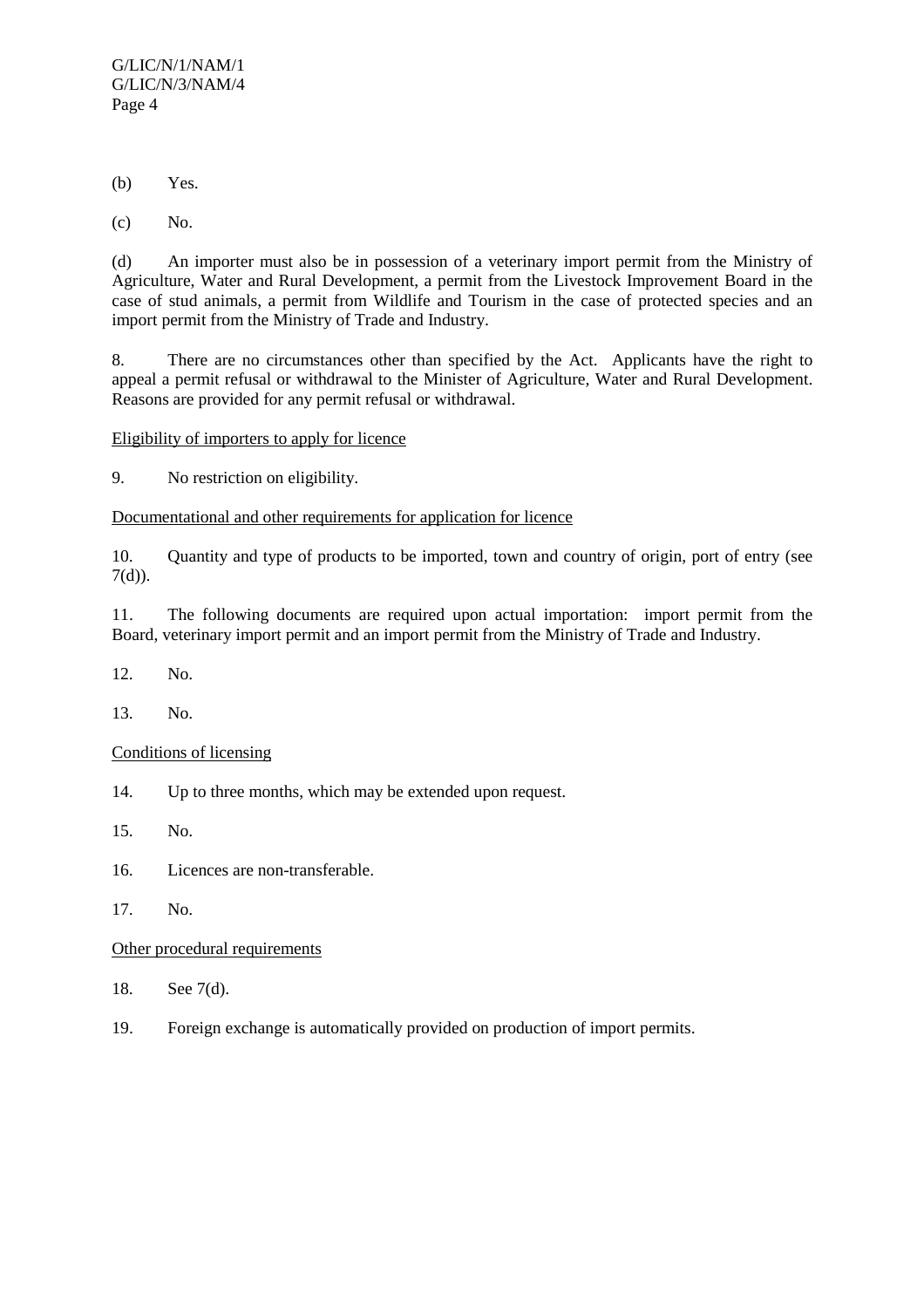## **III. PHYTOSANITARY IMPORT PERMIT**

#### Outline of the system

1. The phytosanitary import permit system for plants and plant products was established by the Agricultural Pest Act, 1973 (Act No. 3 of 1973).

#### Purpose and coverage of licensing

- 2. There is a single permit system and it applies to all plants and plant products.
- 3. The system does not discriminate by country.
- 4. The system is designed to ensure that imports are free of harmful pests.

5. The licensing system is maintained under the provisions of the Agricultural Pest Act, 1973. The issuing of the permit is subject to the submission by the importer of a phytosanitary certificate issued by the country of origin.

### Procedures

- 6. Not applicable.
- 7.(a) A minimum of seven days before date of importation.
- (b) Yes.
- $(c)$  No.
- (d) Consideration of licence is by a single administrative organ.
- 8. Refusal only in the case of risk of introduction of pests and diseases. There is no appeal procedure. Reasons for such refusal are provided.

### Eligibility of importers to apply for licence

9. No restriction on eligibility.

## Documentational and other requirements for application for licence

10. Quantity and type of products to be imported, purpose of importation, town and country of origin, port of entry and expected date of arrival.

11. A phytosanitary certificate from country of origin and a certificate of origin.

- 12. None at present but a fee will shortly be put in place.
- 13. No.

### Conditions of licensing

14. Normally up to three months.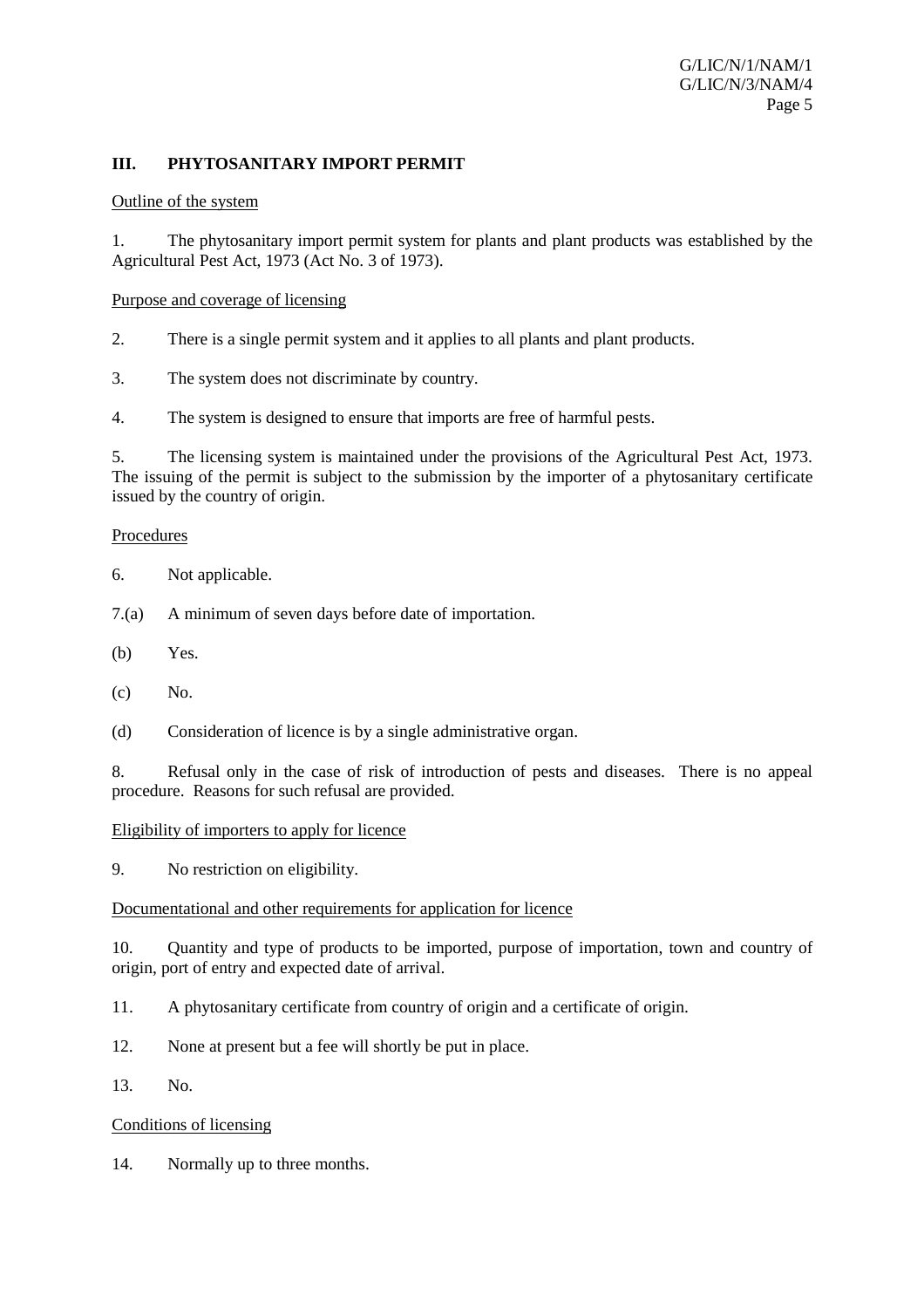- 15. No.
- 16. Licences are non-transferable.
- 17. No.

#### Other procedural requirements

- 18. No.
- 19. Foreign exchange is automatically provided on production of import permits.

## **IV. VETERINARY IMPORT PERMIT**

#### Outline of system

1. The importation of animals and animal products into Namibia is governed by the Animal Diseases and Parasites Act, 1956 (Act No. 13 of 1956) as amended. A veterinary import permit issued by the Director, Veterinary Services is required for the importation of all animals and animal products into Namibia. The OIE Animal Health Code is used as the guideline for setting import requirements.

#### Purpose and coverage of licensing

2. Import permits are required for all animals/animal products imported into Namibia. Conditions of importation are as stated on the import permit.

- 3. The system does not discriminate by country except that:
- Animals/products from South Africa a veterinary import permit is required for the importation of ostriches, elephants, wild pigs, wildebeest and buffalo only. Importation of other animals/animal products is subject to a veterinary movement certificate issued by an official veterinarian in South Africa with requirements as set out in the Namibian/South African bilateral agreement (i.e. no import permit is required).
- SARCCUS member countries importation of dogs and cats: a health certificate/movement permit issued by an official veterinarian in the country of origin is required. All other animals and animal products require a veterinary import permit.

4. The system does not restrict quantity except where quarantine is required (space limitations). The system is aimed at preventing the introduction of disease that could constitute a danger to the animal population of Namibia.

5.(a) See 1 above.

- (b) Yes. The import permit is a statutory requirement.
- (c) It is not possible to abolish the system without legislative approval.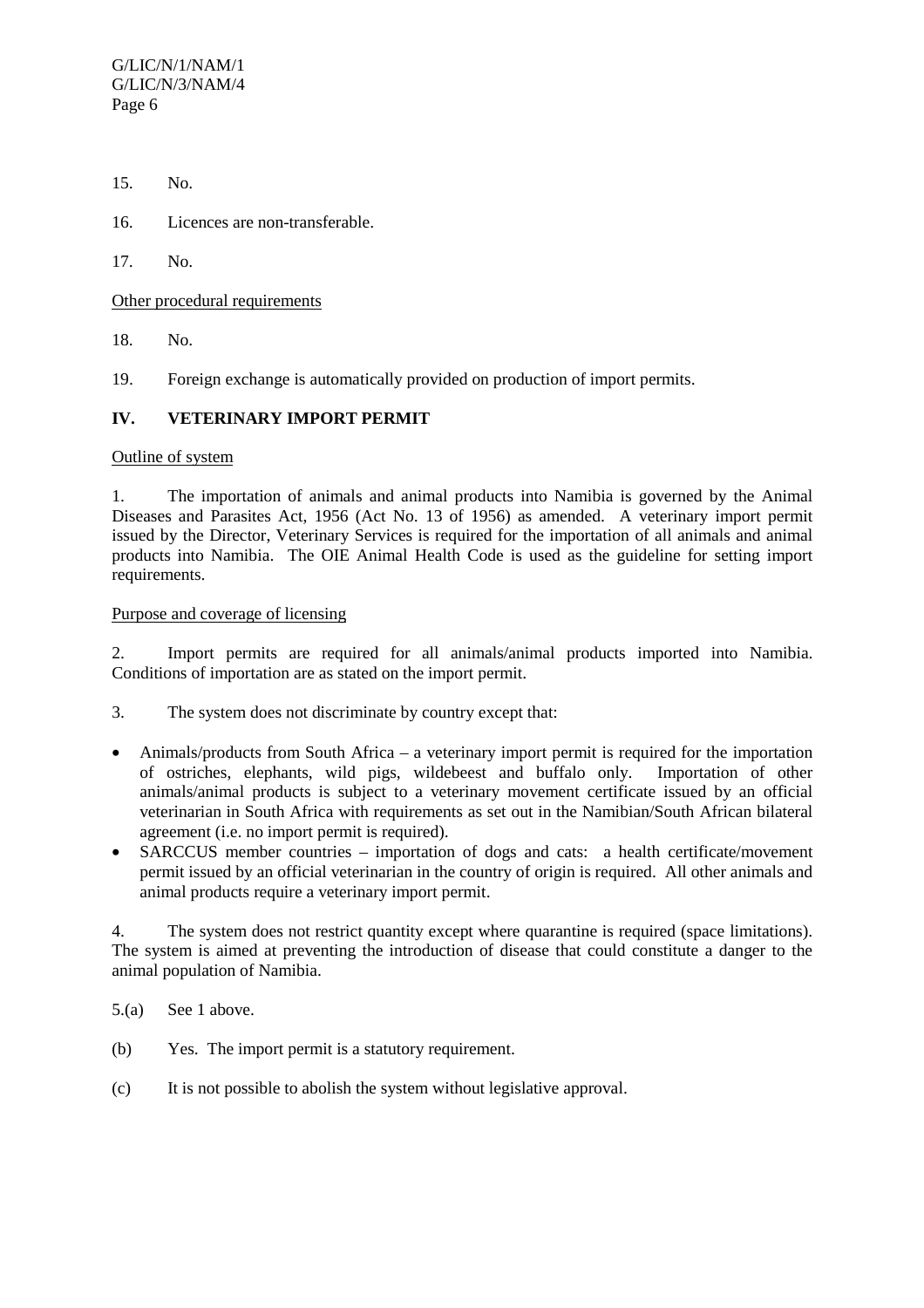## Procedures

6. No restriction as to value or quantity.

7.(a) Applications should be made well in advance to allow for risk analysis.

- (b) Issuance dependent on 7(a).
- (c) No.

(d) In the case of cattle, sheep, goats and pigs and meat derived therefrom, the application for a veterinary permit must be accompanied by a permit from the Meat Board of Namibia. Some imports are subject to the approval of other institutions, e.g. Ministry of Environment in the case of protected species and the Register of Livestock Improvement in the case of breeding material. All imports require an import permit from the Ministry of Trade and Industry.

8. Import permits are only refused if normal criteria are not met, e.g. if it appears that the import constitutes a danger of introducing disease to Namibia, or when quarantine space (where applicable) is unavailable. Reasons for refusal are given to the applicant. Applicants have the right of appeal to the Minister of Agriculture, Water and Rural Development under the provisions of Act 13 of 1956.

## Eligibility of importers to apply for licence

9. No restriction on eligibility.

## Documentational and other requirements for application for licence

10. Number and species to be imported, country and farm of origin, place of loading, port of entry and date of embarkation. A list of other requirements by species and commodity is contained in the application for an import permit.

- 11. The permits referred to in 7(d).
- 12. None.
- 13. Not applicable.

### Conditions of licensing

- 14. Varies according to consignment.
- 15. No.
- 16. Licences are non-transferable.
- 17. Not applicable.